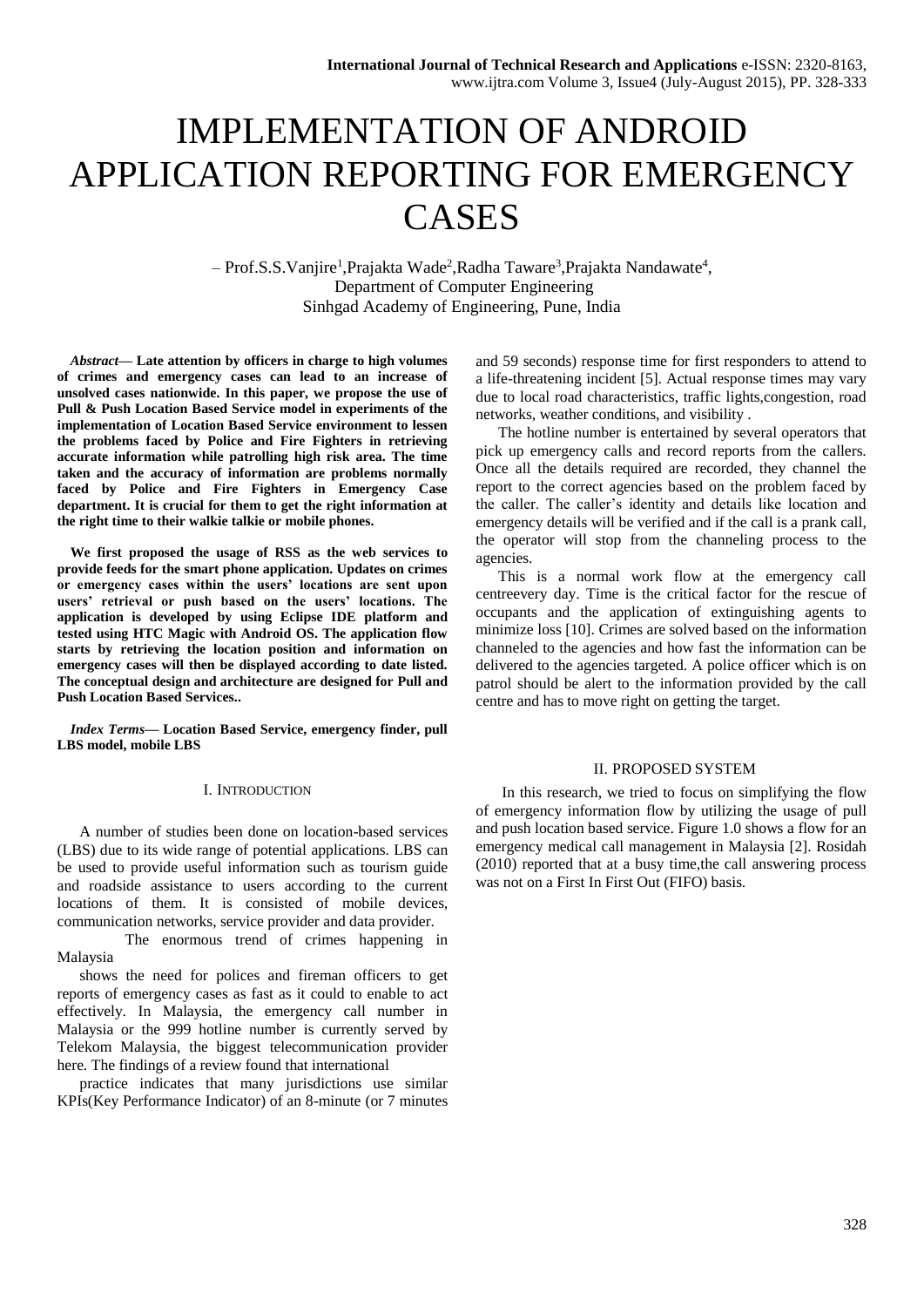

call management in Malaysia

At peak time, the emergency call work flow was constrained by the number of staff that was able to handle the calls. It was due to the manual system being practiced by the agencies taking the emergency action which involved much timewasting while on the operation since emergency cases involve life, one of the requirements stated by EMSS (Emergency Medical System Service )Act is that 95 percent of all ambulance response time must be within twenty minutes in rural areas and within ten minutes in urban areas [8].

# III. SYSTEM ARCHITECTURE

The Inter-process Communication (IPC) in Figure 2.0 shows the flow of the design for current application developed.



Figure 2.0. Proposed Inter-process Communication for Pull Location Based Service

It involves in getting input from user and updating it. It also process the request from server and follows with received

request for processing and retrieving information and ensure that the information displayed is matched with the current postcode that user currently in. The value is returned by displaying the output to user.Within this process, it also involves the relational database.This IPC communication is the basis for client/server computing and the client is communicates with server. Each process is performing separate functions. The data is passes between processes using the IPC functions.Therefore, if the use of location based service is utilized, the call centre operator for 999 which is handled by Telekom Malaysia can automatically inserts the details of the emergencies from the client server computer and automatically stored into database. The information later is retrieved by using RSS feed and pull location based service technology by the targeted users like police and fire fighters.



Figure 2.1. Proposed N-Tier Architecture for Web Services, XML, HTTP server, PHP, feeder and Database for Pull Location Based Service

The N-Tier architecture for the above Figure 2.0 shows important element that is involved which is Internet and may access HTTP server contain PHP and Feeder. For the feeder that is provided by Web service is a standardized way of integrating web based applications using XML, SOAP(Simple Object Access Protocol) and WSDL (Web Service Definition Language). Web services not provide user with a GUI but instead sharing logic data through programmatic interface across a network. Different application may use other sources to communicate as it is not tied to any operating system or programming language. The connection for Web service is interlinking with SAXParser through feed atom and database.

### *ALGORITHMS* 1] REPORTING ALGORITHM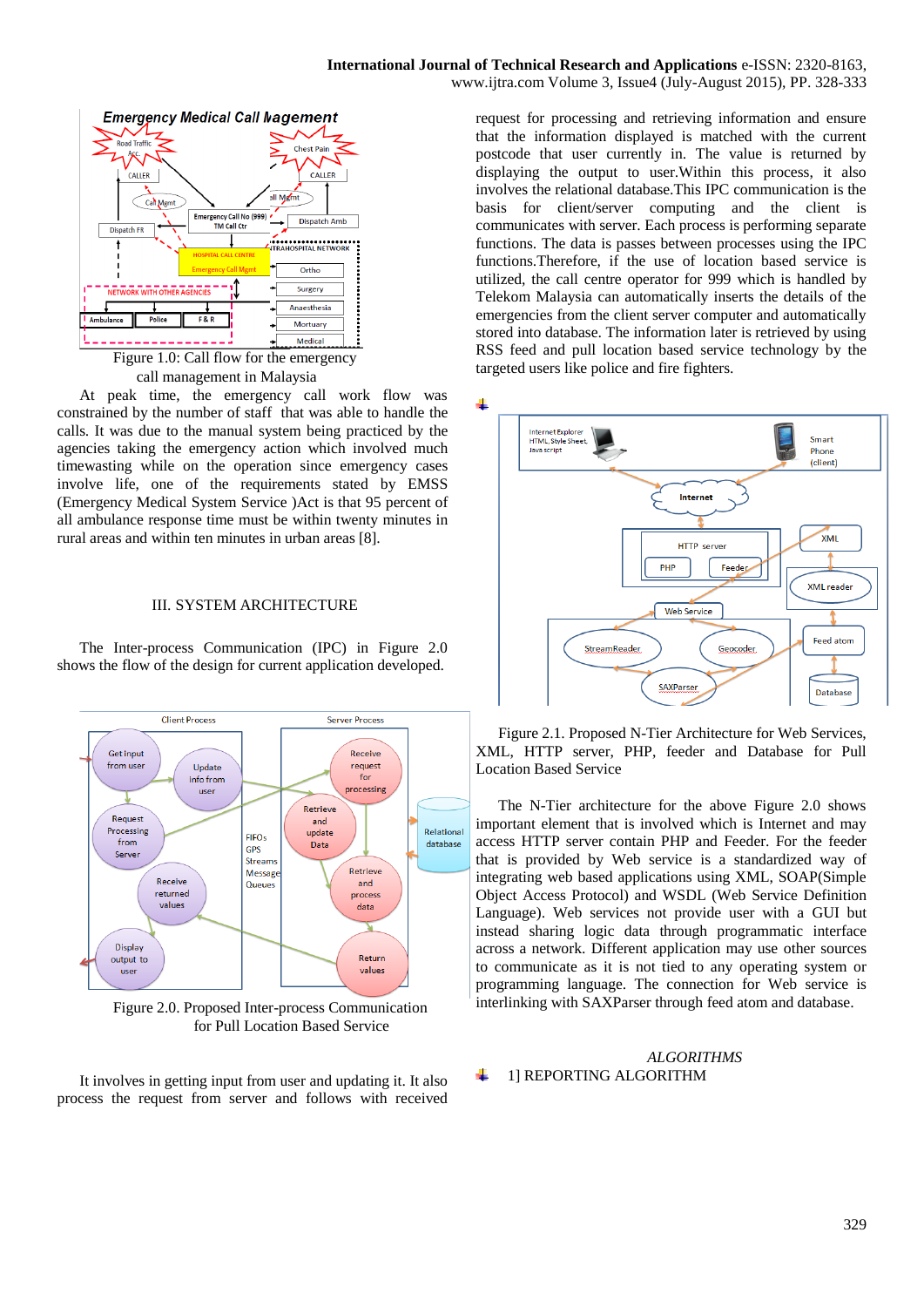www.ijtra.com Volume 3, Issue4 (July-August 2015), PP. 328-333

Theuse of Pull & Push Location Based Service model in experiments of the implementation of Location Based Service environment to lessen the problems faced by Police and Fire Fighters in retrieving accurate information while patrolling high risk area. Updates on crimes or emergency cases within the users' locations are sent upon users' retrieval or push based on the users' locations by using android application. The flow steps of Reporting algorithm are as follows.

Steps 1 Start the application.

Steps 2 check for authentication. If yes.

Steps 3 On the single click event of button fetches the current location of user using GPS.

Steps 4 Sends the Longitude/Latitude and type of service to the server.

Steps 5 Calculate the distance from Longitude/Llatitude.

Steps 6 Fetch the nearby service provider.

Steps 7 Push message to victim.

# 2] HAVERSINE DISTANCE CALCULATION FORMULA

The variety of calculation for longitude/latitude points with formulae and code fragments for implementing them.

All these formulae are for calculation on the basis of spherical earth which is accurate enough for most purposes.

This uses the 'haversine, formula to calculate the greatcircle distance between two points- that is shortest distance over earth's surface giving an 'as-the-crow-files' distance between points.

Haversine formula-

 $dlon =$   $lon2$  -  $lon1$ dlat  $=$   $\ln 2$   $\qquad \ln 1$  $a = (\sin(\frac{dlat}{2}))^2 + \cos(\frac{lat}{2}) * \cos(\frac{lat}{2}) * (\sin(\frac{dlon}{2}))^2$ c = 2  $*$  atan2( sqrt(a), sqrt(1-a) )  $d = R * c$  (where R is the radius of the Earth)

#### ÷. *3]*BASE 64 ALGORITHM

Base64 is a method of encoding binary data within text.Binary data is a full 8 bit per bytes,where as text uses a little more than 6 bits per bytes.A 6 bit number has 64 combination,hence the term "Base64".

The way it works is that every three 8 bit bytes are store in four 6 bit characters,where the character are in the range[A-Za $z$ [[0-9][ $+/$ ]. since this doesn't exactly lineup, pad characters of [=] are used the very end.

# MATHEMATICAL MODEL

Technique used for determining the mathematical analysis of the project:- "SET THEORY"

# SET THEORY

- **1. Set Theory Analysis**
- 1. Let 'S' be the "Enabling Mobile Location Based Services for Emergency Cases"
- S= {S1, S2, S3…..,Sn}
- Set S is divided into 7 modules
- S1= GUI Handler (GH)
- S2= Location Manager (LM)
- S4= Configuration Manager (CM)
- S5= Google Map Handler (GMH)
- S6= Database Manager (DM)

2. Identify the inputs as I.  $InputStream = \{X1, X2, X3, \ldots, Xn\}$ X1= Location X2= Emergency Services

3. Identify the output as O. Outputs =  ${Y1, Y2, Y3, \ldots, Yn}$ Y1= Location of victim Y2= Allocation of request to Service provider Y3= Notification TIME COMPLEXITY

The time complexity of the final result is  $O(n^2)$ . That is Quadratic time,then we say the algorithm runs in polynomial time and the problem it solves is in class P.

# IV. RESULT ANALYSIS



Figure 3.0 The Mobile Conceptual Design for Mobile Pull LBS in Police Emergency Case Management.

Figure 3.0 and 3.1 show the conceptual design of our system. Calls from callers will be received by the 999 Call Centre Agents. The call then will be diverted to the respective agencies like Police Call Centre Agents or Fire Fighters. The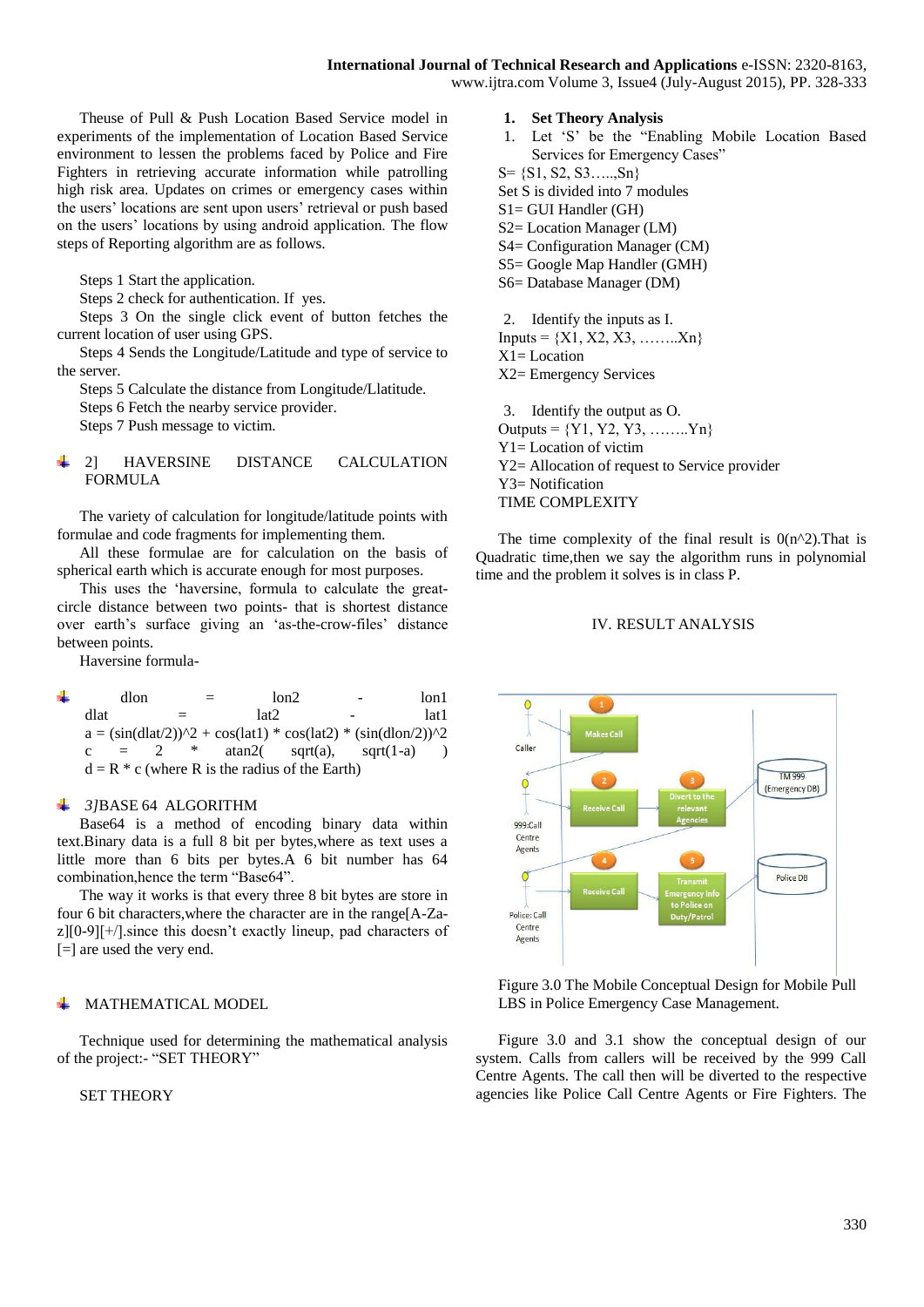information of the calls too will be recorded directly into Telekom Emergency Database and Police Database.



Figure 3.1 The Mobile Conceptual Design for Mobile Pull LBS in Fire Fighters Emergency Case Management.

Figure 3.2 and 3.3 show the current workflow for an emergency call handled by the Fire Fighters and Police call centre. The estimated time taken is based on best time basis which is approximately within 5-8 minutes.



Figure 3.2: The current workflow for emergency call handling by Fire Fighters.



Figure 3.3: The current workflow for emergency call handling by Police.



Figure 3.4:Proposed call flow for Police Officer by using Pull Location Based Service Information Retrieval.



Figure 3.5: Proposed call flow for Fire Fighters by using Pull Location Based Service Information Retrieval.

If the use of RSS is implemented for Pull Location Based Service in both of the agencies, the results of the emergency cases information can retrieved in 3 to 4 minutes as referred in Figure 3.4 and Figure 3.5. Therefore the information will be more organized as it is stored into the system database and also this will remove one step that lessen the processed involved and time taken. The work of a patrol officer for police and the fire fighters will bitterly be more organized.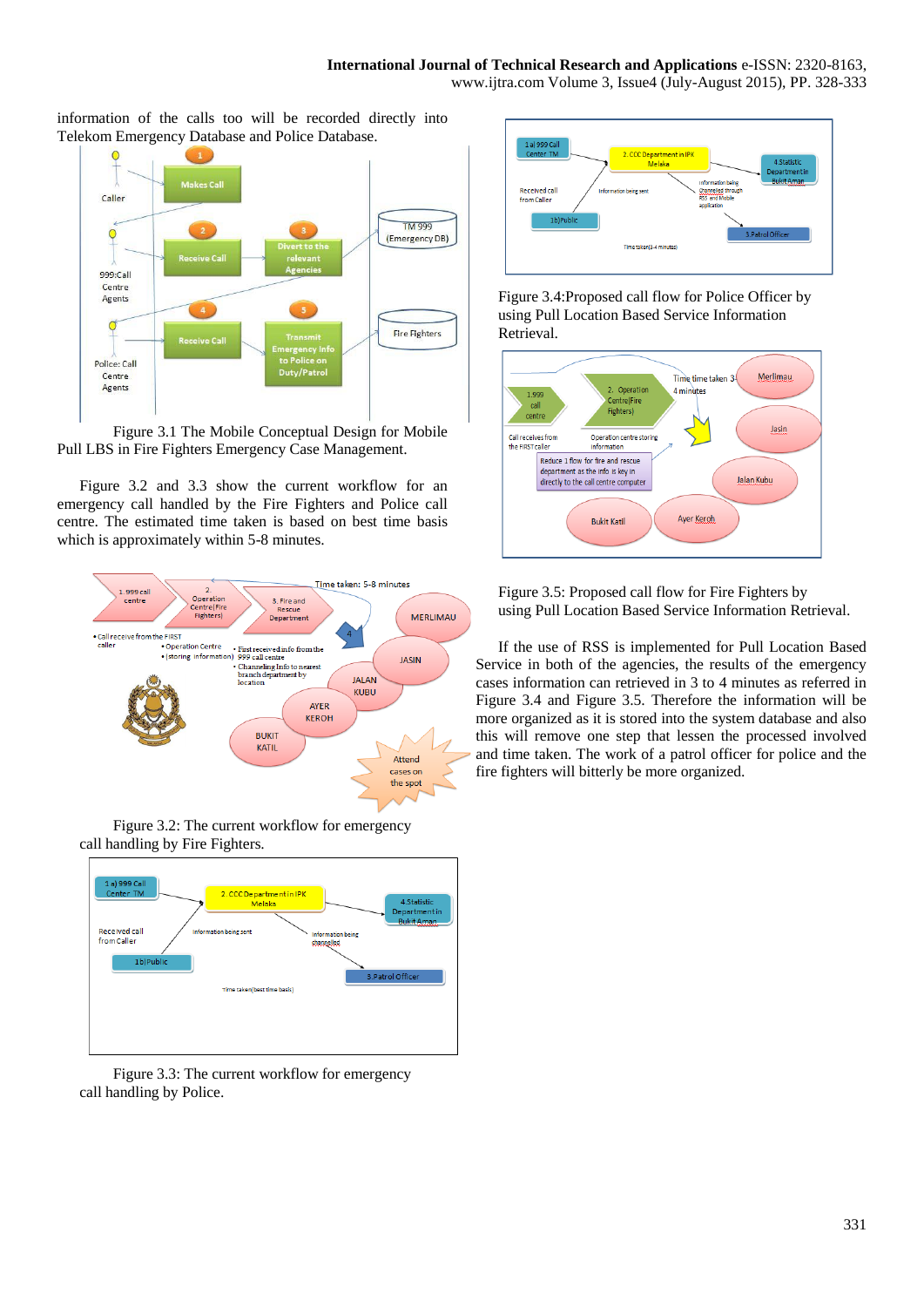|                             |          |        | 7.05 |
|-----------------------------|----------|--------|------|
| LocationBasedEmergencyActiv |          |        | H    |
|                             |          |        |      |
|                             |          |        |      |
|                             |          |        |      |
|                             |          |        |      |
|                             |          |        |      |
| User ID                     |          |        |      |
|                             | UserName |        |      |
|                             |          |        |      |
| Password Password           |          |        |      |
|                             | back     | submit |      |
|                             |          |        |      |
|                             |          |        |      |
|                             |          |        |      |
|                             |          |        |      |
|                             |          |        |      |
|                             |          |        |      |
|                             |          |        |      |

Application screen shot

Figure 3.6: The Emergency Type option that be selected by the user in order to get the information of emergency cases within their area.



3.7: Proposed architecture for SMS (Location Based Messaging)

The number of flows in Figure 3.7 describes the flow of data being retrieved using SMS, interaction between application server and database, Internet and the way information is returned to the user. The call centre agents will record the call and stored the information into emergency database. The application which is hosted in an application server will generate short message service and send them based on the user's location. User's location is tracked using GPS and should matched with the message location to ensure the correctness of the recipient. After the user received the message, he will proceed with rescuing the victim based on his location.

|                         | 36 |
|-------------------------|----|
| LocationBasedEmergencyS |    |
|                         |    |
|                         |    |
|                         |    |
|                         |    |
|                         |    |
| Ambulance               |    |
|                         |    |
|                         |    |
| Fire                    |    |
|                         |    |
| Police                  |    |
|                         |    |

Application screenshot

#### 4 CONCLUSION AND FUTURE WORK

The existence of web services is considered as a part of important element for rendering the information for this mobile application prototype; Emergency Finder. The information will always be updated based on the information feeds from the web based system at the call centre site and are retrievable according to the user location based. In this paper, we have proposed the usage of Pull and Push Location Based Service as a basis for the architecture of providing emergency Location Based Service.